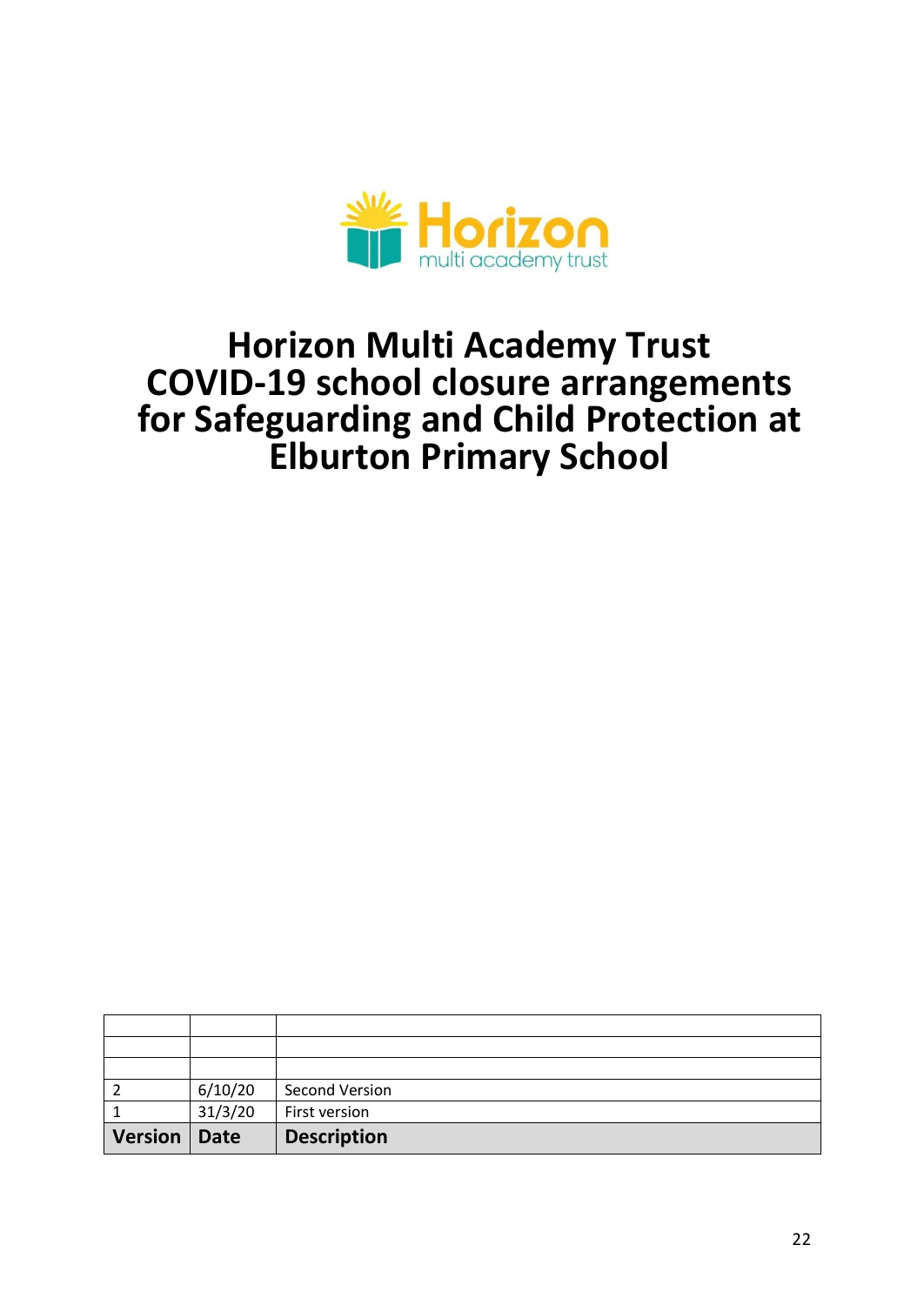# **1. Context**

To be read in read in conjunction with the Trust's Safeguarding and Child protection Policies

From 20<sup>th</sup> March 2020 parents were asked to keep their children at home, wherever possible, and for schools to remain open only for those children of workers critical to the COVID-19 response - who absolutely need to attend.

At all times the Trust will respond to advice received from safeguarding partners within Plymouth Local Authority and recognise the continued importance to work with and support children's social workers and the local authority virtual school head for looked after and previously looked after children.

Schools and all childcare providers were asked to provide care for a limited number of children - children who are vulnerable, and children whose parents are critical to the COVID-19 response and cannot be safely cared for at home.

This addendum of the Horizon Multi Academy Trust Safeguarding, and Child Protection policy contains details of our individual safeguarding arrangements in the following areas and each academy within the Trust completes this addendum pertinent to their setting and staff:

| 3. |  |
|----|--|
| 4. |  |
| 5. |  |
| 6. |  |
|    |  |
| 8. |  |
|    |  |
|    |  |
|    |  |
|    |  |
|    |  |
|    |  |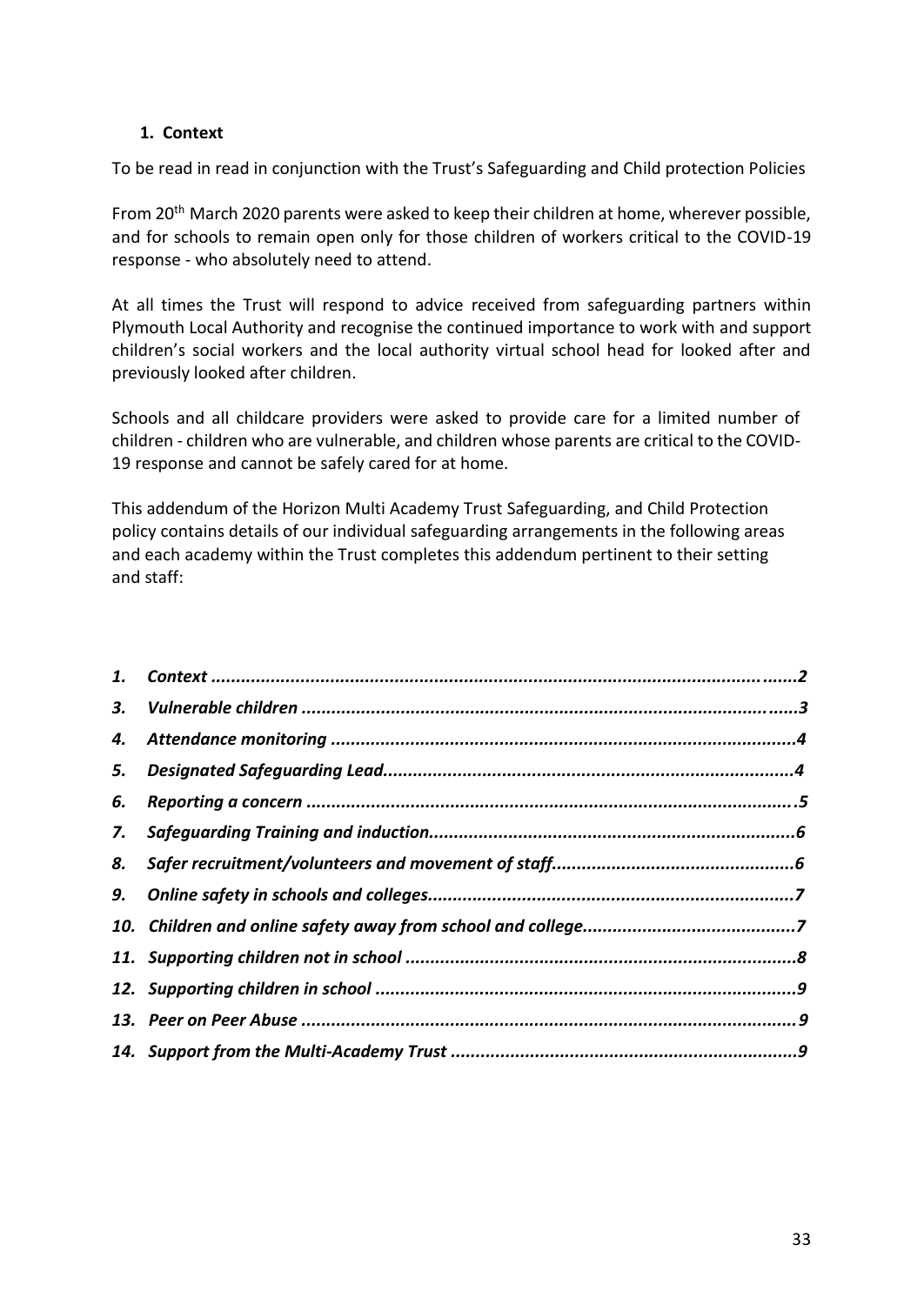## **Key contacts**

| <b>Role</b>               | <b>Name</b>           | <b>Contact number</b> | <b>Email</b>                       |
|---------------------------|-----------------------|-----------------------|------------------------------------|
| <b>School Designated</b>  | <b>Keith Smithers</b> | 01752 404489          | ksmithers@elburton.plymouth.sch.uk |
| <b>Safeguarding lead</b>  |                       |                       |                                    |
| <b>Deputy School</b>      | Sarah Bates           |                       | sbates@elburton.plymouth.sch.uk    |
| <b>Designated</b>         |                       |                       |                                    |
| <b>Safeguarding lead</b>  |                       |                       |                                    |
| <b>Trust</b>              | Maria Anderson        |                       | manderson@horizonmat.com           |
| <b>Safeguarding Lead</b>  |                       |                       |                                    |
| <b>Local Governor</b>     | Anna Clooke           |                       | aclooke@elburton.plymouth.sch.uk   |
| <b>Safeguarding Lead</b>  |                       |                       |                                    |
| <b>Trust safeguarding</b> | Stuart Jones          |                       | stuart.jones@horizonmat.com        |
| Lead                      |                       |                       |                                    |

## **Vulnerable children**

Vulnerable children include those who have a social worker and those children and young people up to the age of 25 with education, health and care (EHC) plans.

Those who have a social worker include children who have a Child Protection Plan and those who are looked after by the Local Authority. A child may also be deemed to be vulnerable if they have been assessed as being in need or otherwise meet the definition in section 17 of the Children Act 1989.

Those with an EHC plan will be risk-assessed in consultation with the Local Authority and parents, to decide whether they need to continue to be offered a school or college place in order to meet their needs, or whether they can safely have their needs met at home. This could include, if necessary, carers, therapists or clinicians visiting the home to provide any essential services. Many children and young people with EHC plans can safely remain at home.

Eligibility for free school meals in and of itself should not be the determining factor in assessing vulnerability.

Senior leaders, especially the Designated Safeguarding Lead (and deputy) know who our most vulnerable children are. They have the flexibility to offer a place to those on the edge of receiving children's social care support.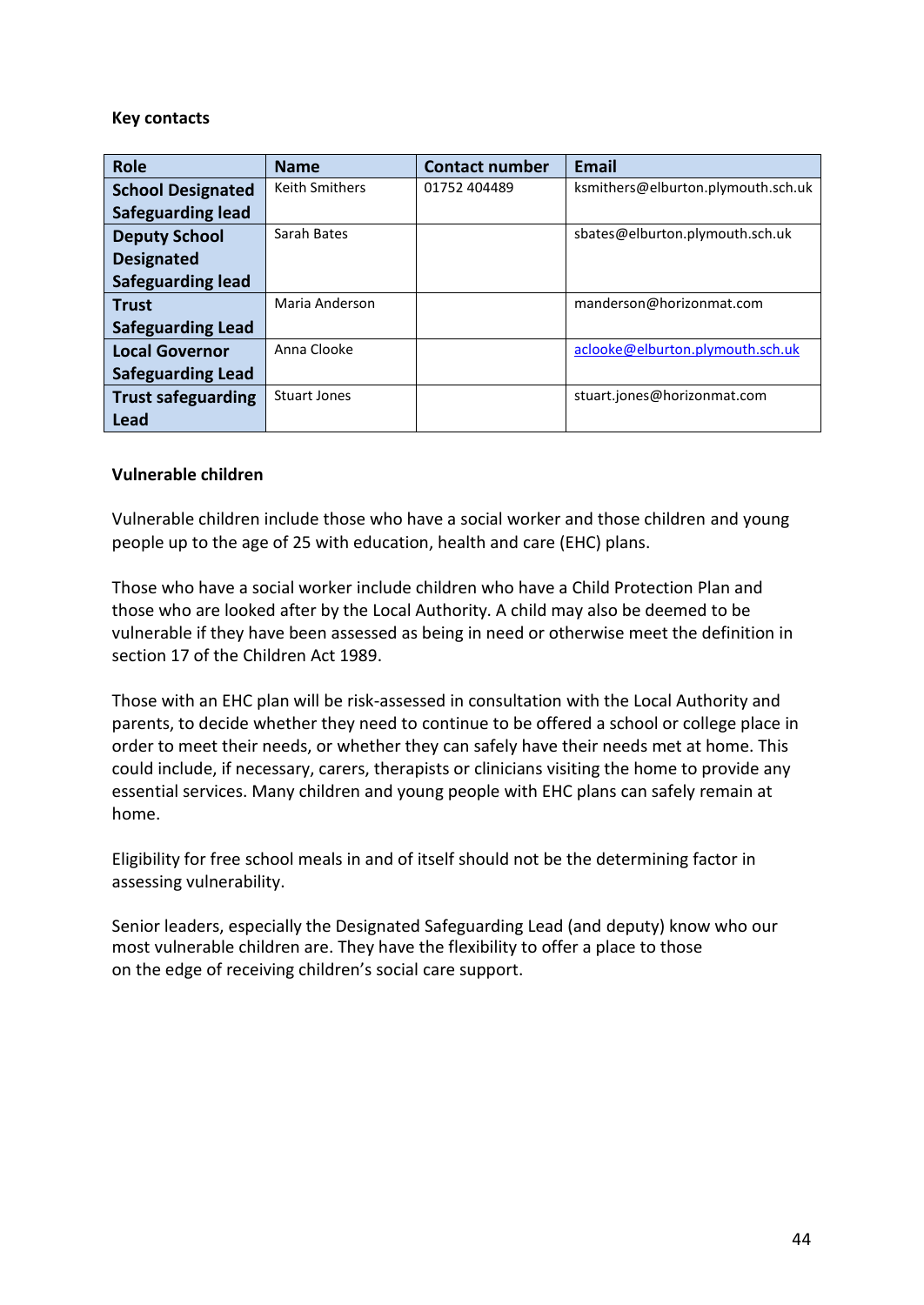Elburton Primary School will continue to work with and support children's social workers to help protect vulnerable children. This includes working with and supporting children's social workers and the local authority virtual school head (VSH) for looked-after and previously looked-after children. The lead person for this will be: Mrs Sarah Lakey

There is an expectation that vulnerable children who have a social worker will attend an education setting, so long as they do not have underlying health conditions that put them at risk. In circumstances where a parent does not want to bring their child to an education setting, and their child is considered vulnerable, the social worker and Elburton Primary School will explore the reasons for this directly with the parent.

Where parents are concerned about the risk of the child contracting COVID19, Elburton Primary School or the social worker will talk through these anxieties with the parent/carer following the advice set out by Public Health England.

Elburton Primary School will encourage our vulnerable children and young people to attend a school, including remotely if needed.

## **Attendance monitoring**

Local authorities and education settings do not need to complete their usual day-to- day attendance processes to follow up on non-attendance.

Elburton Primary School and social workers will agree with parents/carers whether children in need should be attending school – Elburton Primary School will then follow up on any pupil that they were expecting to attend. Elburton Primary School will also follow up with any parent or carer who has arranged care for their child(ren) and the child(ren) subsequently do not attend, checking for their welfare.

## HOW WILL THIS LOOK IN YOUR SCHOOL?

To support the above, Elburton Primary School will, when communicating with parents/carers and carers, confirm emergency contact numbers are correct and ask for any additional emergency contact numbers where they are available.

In all circumstances where a vulnerable child does not take up their place at school, or discontinues, the DSL/DDSL will notify their social worker.

## **Designated Safeguarding Lead**

Elburton Primary school has a Designated Safeguarding Lead (DSL) and a Deputy DSL.

The Designated Safeguarding Lead is: Mr Keith Smithers

The Deputy Designated Safeguarding Lead is: Mrs S Bates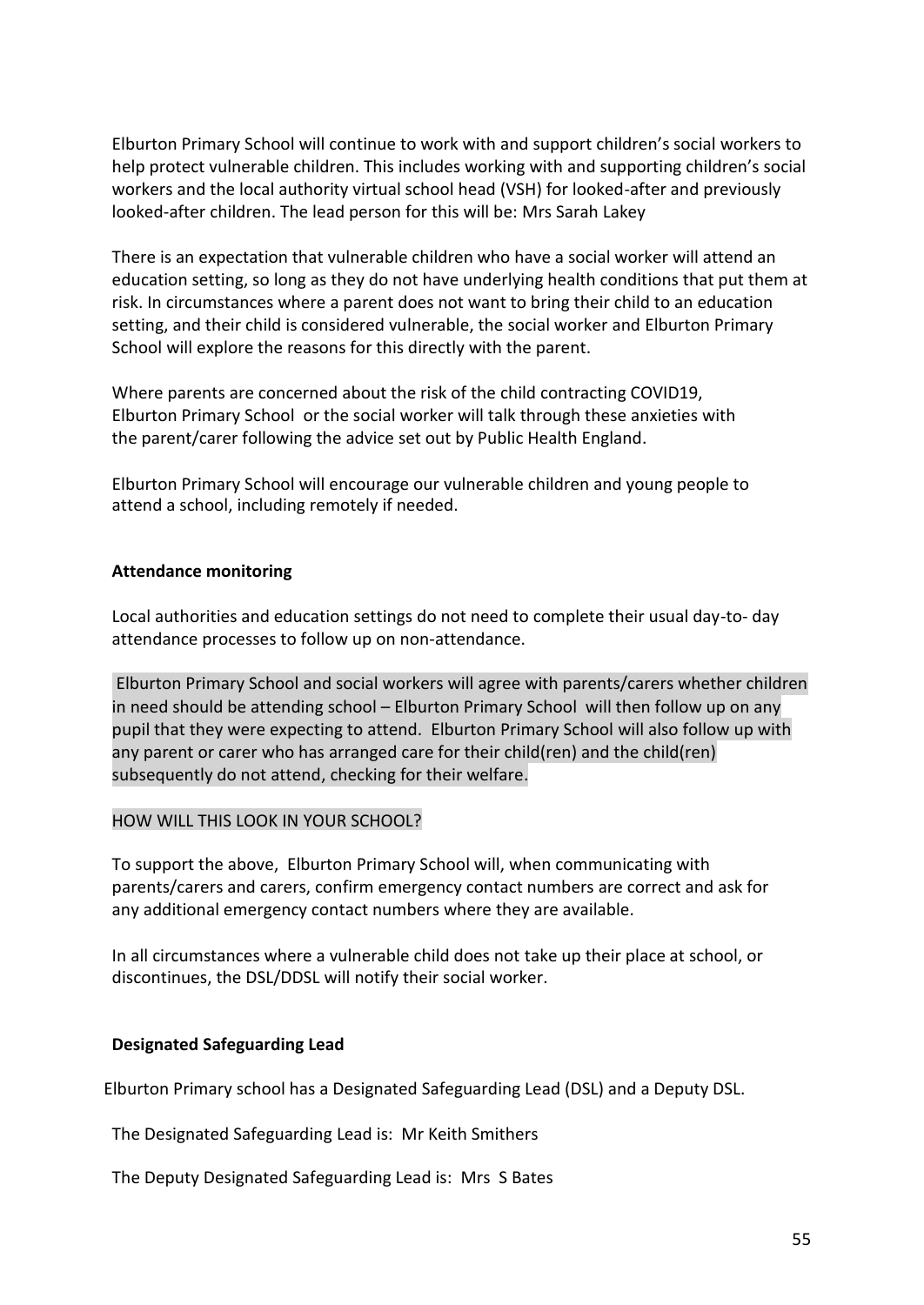The optimal scenario is to have a trained DSL (or deputy) available on site. Where this is not the case a trained DSL (or deputy) will be available to be contacted via phone or online video - for example when working from home.

Where a trained DSL (or deputy) is not on site, in addition to the above, a senior leader will assume responsibility for co-ordinating safeguarding on site.

This might include updating and managing access to child protection online management system, CPOMS and liaising with the offsite DSL (or deputy) and as required liaising with children's social workers where they require access to children in need and/or to carry out statutory assessments at the school or college.

It is important that all Elburton Primary school staff and volunteers have access to a trained DSL (or deputy). On each day staff on site will be made aware of that person is and how to speak to them.

The DSL will continue to engage with social workers, and attend all multi-agency meetings, which can be done remotely.

## **Reporting a concern**

Where staff have a concern about a child, they should continue to follow the process outlined in the school Safeguarding Policy, this includes making a report via CPOMS or other school system, which can be done remotely.

In the unlikely event that a member of staff cannot access their CPOMS or other school based system from home, they should email the Designated Safeguarding Lead, Headteacher and the Trust Safeguarding Manager. This will ensure that the concern is received.

Staff are reminded of the need to report any concern immediately and without delay.

Where staff are concerned about an adult working with children in the school, they should send an email to report the concern to the headteacher. If there is a requirement to make a notification to the headteacher whilst away from school, this should be done verbally and followed up with an email to the headteacher.

Concerns around the Headteacher should be directed to the CEO: Maria Anderson

The Multi-Academy Trust will continue to offer support in the process of managing allegations.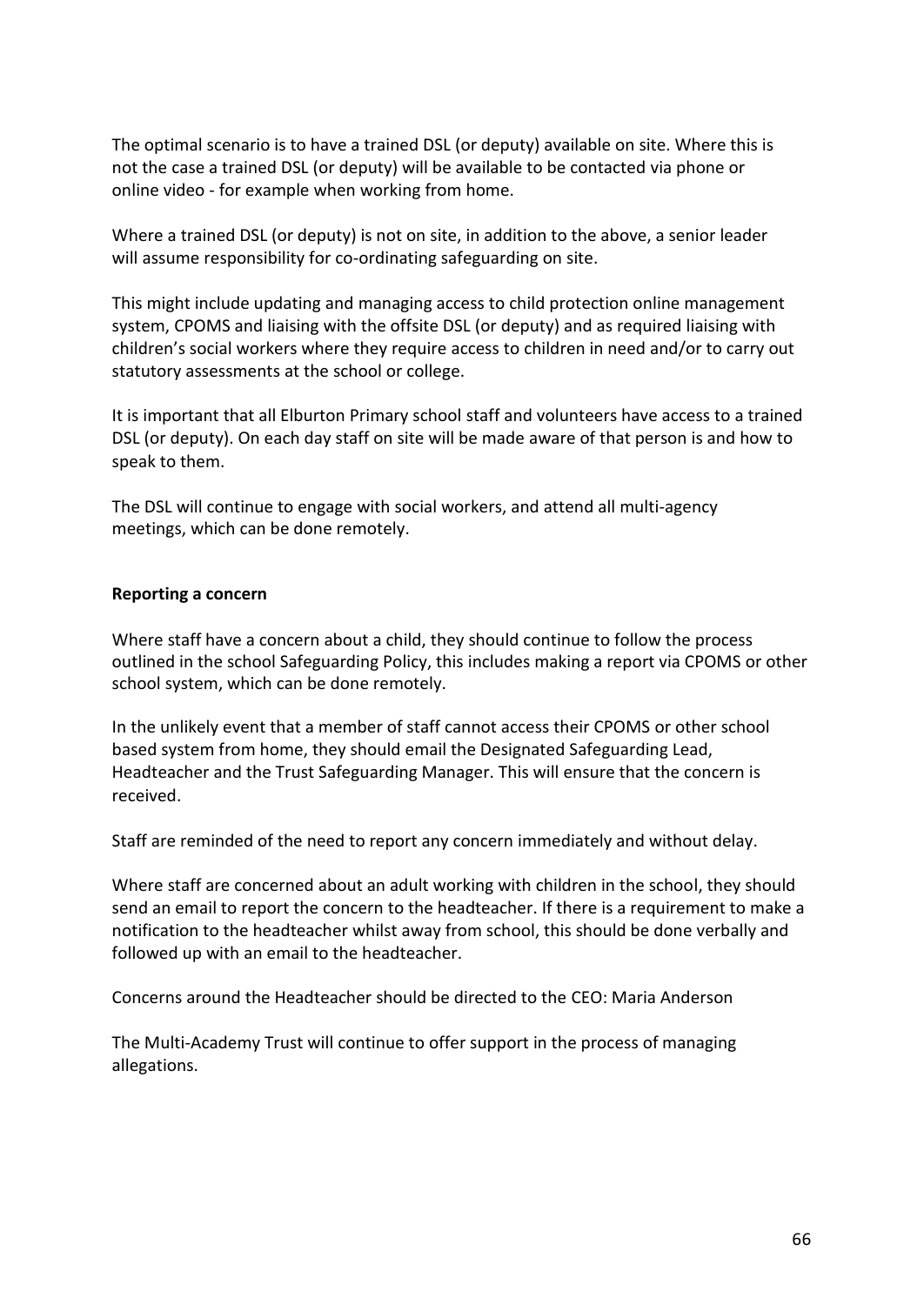## **Safeguarding Training and induction**

DSL training is very unlikely to take place whilst there remains a threat of the COVID 19 virus.

For the period COVID-19 measures are in place, a DSL (or deputy) who has been trained will continue to be classed as a trained DSL (or deputy) even if they miss their refresher training.

All existing school staff have had safeguarding training and have read part 1 of Keeping Children Safe in Education (2019). The DSL should communicate with staff any new local arrangements, so they know what to do if they are worried about a child.

Where new staff are recruited, or new volunteers enter Elburton Primary school, they will continue to be provided with a safeguarding induction.

If staff are deployed from another education or children's workforce setting to our school, we will take into account the DfE supplementary guidance on safeguarding children during the COVID-19 pandemic and will accept portability as long as the current employer confirms in writing that:-

- the individual has been subject to an enhanced DBS and children's barred list check
- there are no known concerns about the individual's suitability to work with children
- there is no ongoing disciplinary investigation relating to that individual

For movement within the Trust, schools should seek assurance from the Multi-Academy Trust (MAT) CEO/ HR Manager that the member of staff has received appropriate safeguarding training.

Upon arrival, they will be given a copy of the receiving setting's child protection policy, confirmation of local processes and confirmation of DSL arrangements.

## **Safer recruitment/volunteers and movement of staff**

It remains essential that people who are unsuitable are not allowed to enter the children's workforce or gain access to children. When recruiting new staff, Elburton Primary school will continue to follow the relevant safer recruitment processes for their setting, including, as appropriate, relevant sections in part 3 of Keeping Children Safe in Education (2020) (KCSIE).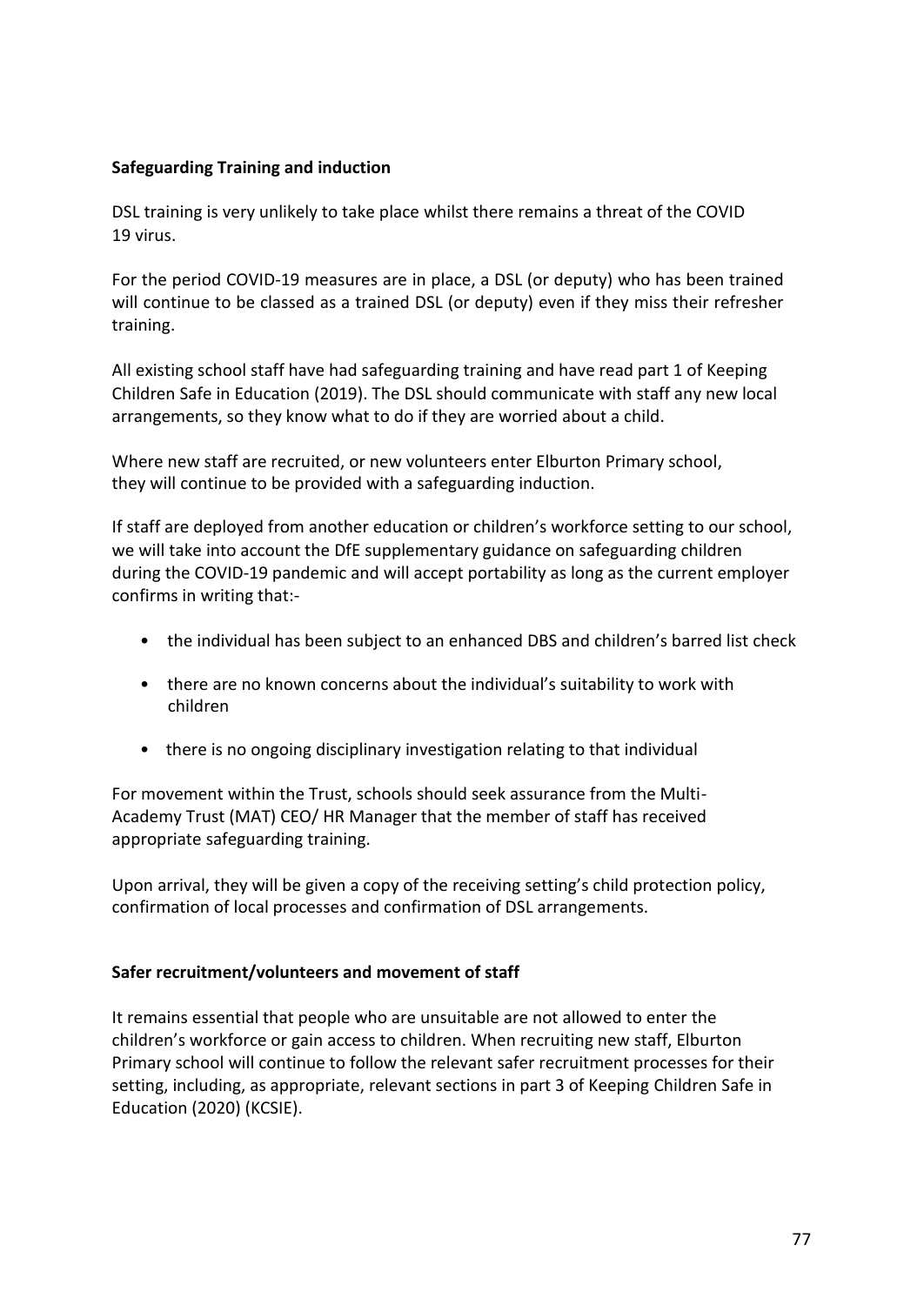In response to COVID-19, the Disclosure and Barring Service (DBS) has made changes to its guidance on standard and enhanced DBS ID checking to minimise the need for face-to-face contact.

Where Elburton Primary school are utilising volunteers, we will continue to follow the checking and risk assessment process as set out in paragraphs 167 to 172 of KCSIE. Under no circumstances will a volunteer who has not been checked be left unsupervised or allowed to work in regulated activity.

Elburton Primary School will continue to follow the legal duty to refer to the DBS anyone who has harmed or poses a risk of harm to a child or vulnerable adult. Full details can be found at paragraph 163 of KCSIE.

Elburton Primary School will continue to consider and make referrals to the Teaching Regulation Agency (TRA) as per paragraph 166 of KCSIE and the TRA's 'Teacher misconduct advice for making a referral.

During the COVID-19 period all referrals should be made by emailing Misconduc[t.Teacher@education.gov.uk](mailto:Teacher@education.gov.uk)

Whilst acknowledging the challenge of the current National emergency, it is essential from a safeguarding perspective that any school is aware, on any given day, which staff/volunteers will be in the school or college, and that appropriate checks have been carried out, especially for anyone engaging in regulated activity. As such,

Elburton Primary School will continue to keep the single central record (SCR) up to date as outlined in paragraphs 148 to 156 in KCSIE.

# **Online safety in schools and colleges**

Elburton Primary School will continue to provide a safe environment, including online. This includes the use of an online filtering system.

Where students are using computers in school, appropriate supervision will be in place.

## **Children and online safety away from school and college**

It is important that all staff who interact with children, including online, continue to look out for signs a child may be at risk. Any such concerns should be dealt with as per the Child Protection Policy and where appropriate referrals should still be made to children's social care and as required, the police.

Online teaching should follow the same principles as set out in the MAT code of conduct.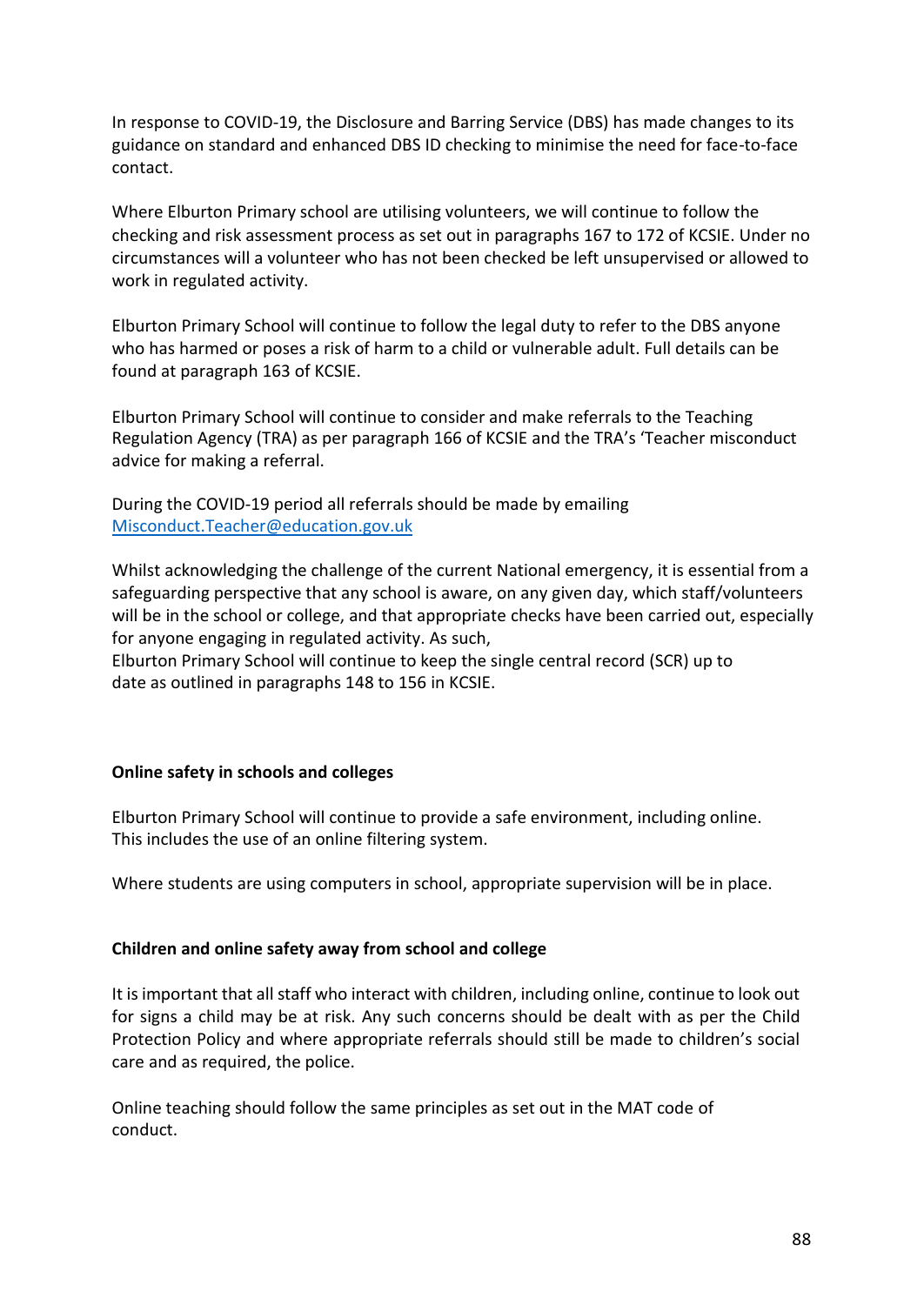Elburton Primary School will ensure any use of online learning tools and systems is in line with privacy and data protection/GDPR requirements.

Below are some things to consider when delivering virtual lessons, especially where webcams are involved:

- No 1:1s, groups only
- Staff and children must wear suitable clothing, as should anyone else in the household.
- Any computers used should be in appropriate areas, for example, not in bedrooms; and the background should be blurred.
- The live class should be recorded so that if any issues were to arise, the video can be reviewed.
- Live classes should be kept to a reasonable length of time, or the streaming may prevent the family 'getting on' with their day.
- Language must be professional and appropriate, including any family members in the background.
- Staff must only use platforms provided by Horizon MAT to communicate with pupils
- Staff should record, the length, time, date and attendance of any sessions held.

## **Supporting children not in school**

Elburton Primary School is committed to ensuring the safety and wellbeing of all its Children and Young people.

Where the DSL has identified a child to be on the edge of social care support, or who would normally receive pastoral-type support in school, they should ensure that a robust communication plan is in place for that child or young person.

Details of this plan must be recorded on CPOMS or equivalent, as should a record of contact have made. The Safeguarding team will have a virtual meeting weekly to discuss all vulnerable children based on feedback from the team working with them remotely.

The communication plans can include; remote contact, phone contact, door-step visits. Other individualised contact methods should be considered and recorded.

Elburton Primary School and its DSL will work closely with all stakeholders to maximise the effectiveness of any communication plan.

This plan must be reviewed regularly (at least once a fortnight) and where concerns arise, the DSL will consider any referrals as appropriate.

The school will share safeguarding messages on its website and social media pages.

Elburton Primary School recognises that school is a protective factor for children and young people, and the current circumstances, can affect the mental health of pupils and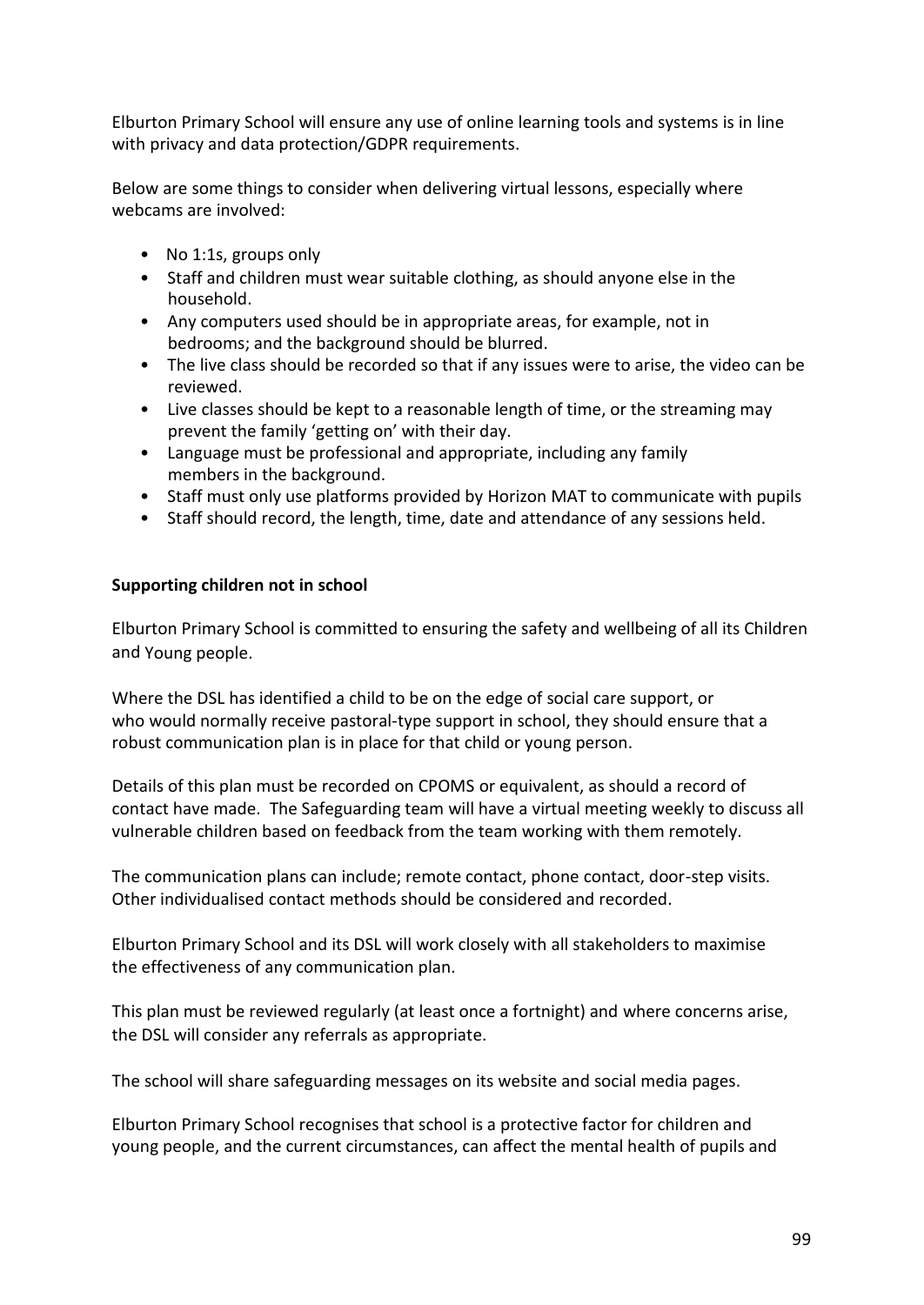their parents/carers. Teachers and support staff at Elburton Primary School need to be aware of this in setting expectations of pupils' work where they are at home.

Elburton Primary School will ensure that where we care for children of critical workers and vulnerable children on site, we ensure appropriate support is in place for them. This will be bespoke to each child and recorded on CPOMS.

## **Supporting children in school**

Elburton Primary School is committed to ensuring the safety and wellbeing of all its students.

Elburton Primary School will continue to be a safe space for all children to attend and flourish. The Headteacher will ensure that appropriate staff are on site and staff to pupil ratio numbers are appropriate, to maximise safety.

Elburton Primary School will refer to the Government guidance for education and childcare settings on how to implement social distancing and continue to follow the advice from Public Health England on handwashing and other measures to limit the risk of spread of COVID19.

Elburton Primary School will ensure that where we care for children of critical workers and vulnerable children on site, we ensure appropriate support is in place for them. This will be bespoke to each child and recorded on CPOMS.

Where Elburton Primary School has concerns about the impact of staff absence – such as our Designated Safeguarding Lead or first aiders – will discuss them immediately with the trust.

## **Peer on Peer Abuse**

Elburton Primary School recognises that during the closure a revised process may be required for managing any report of such abuse and supporting victims**.**

Where a school receives a report of peer on peer abuse, they will follow the principles as set out in part 5 of KCSIE and of those outlined within of the Child Protection Policy.

The school will listen and work with the young person, parents/carers and any multi- agency partner required to ensure the safety and security of that young person.

Concerns and actions must be recorded on CPOMS and appropriate referrals made.

## **Support from the Multi-Academy Trust**

The CEO and Multi-Academy Trust (MAT) provide support and guidance as appropriate to enable the DSL to carry out their role effectively.